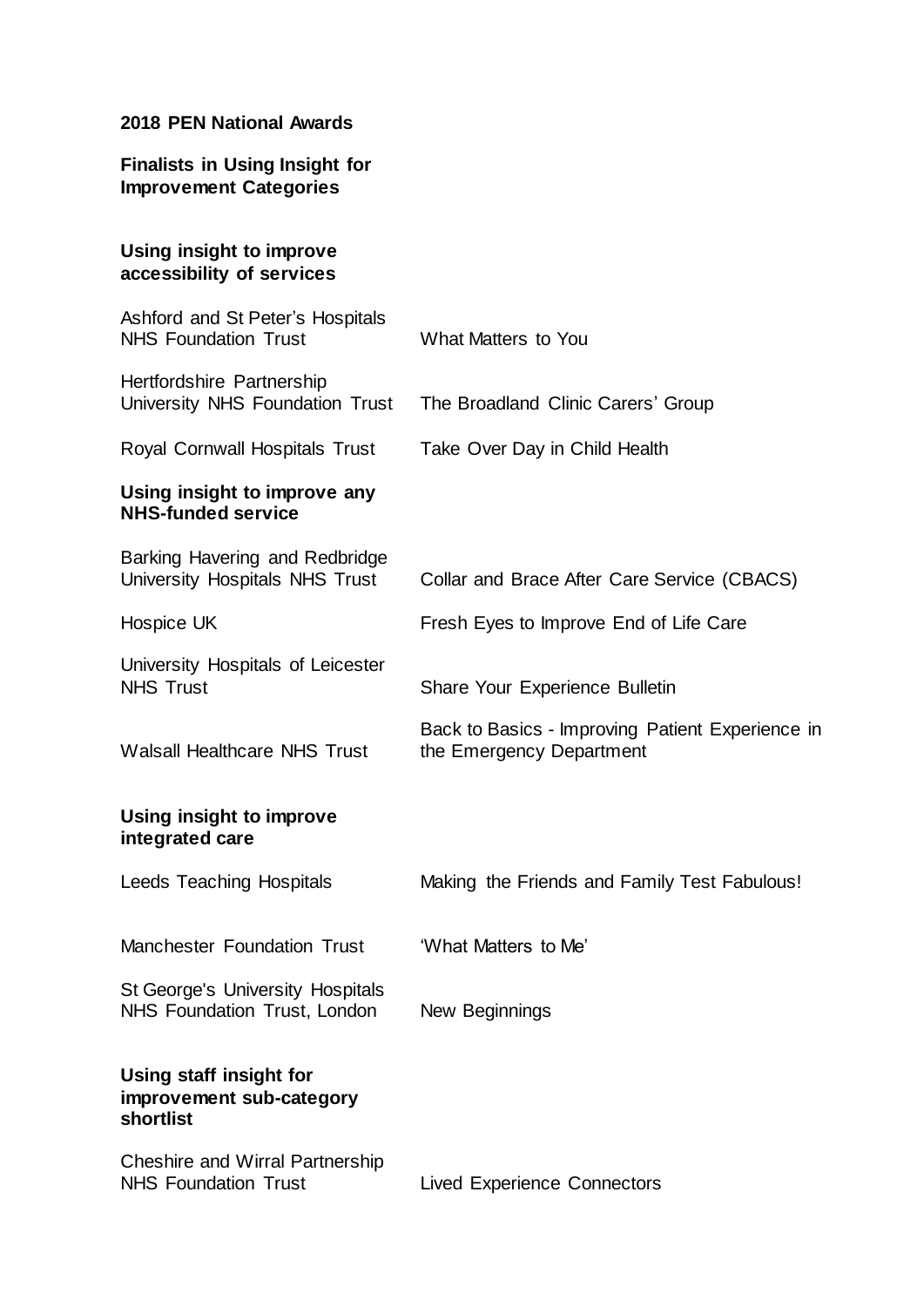Gloucestershire NHS Foundation **Trust** 

Nottingham University Hospitals NHS Trust

University Hospitals of Derby & Burton NHS Foundation Trust

University Hospitals Plymouth NHS Trust

Everyone Likes to be Thanked – How Receiving Positive Staff Feedback is Improving our Maternity **Services** 

The Chief Nurse Excellence in Care Fellowship Programme

Cognitive Stimulation to Reduce Distressed **Behaviours** 

ACEmobile App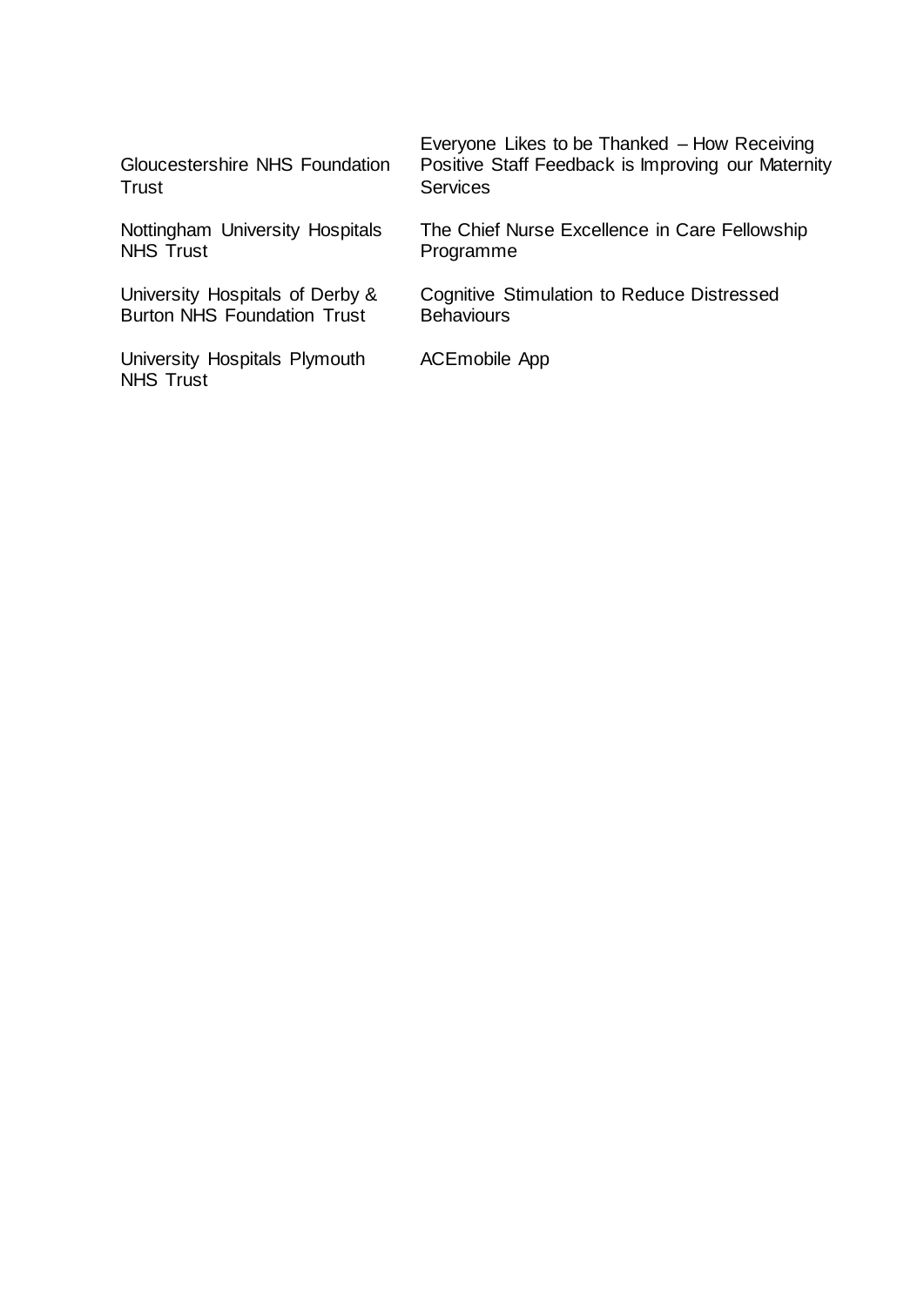### **Summaries of finalists' entries**

## **ACCESSIBILITY SUB-CATEGORY**

• Using insight to improve **accessibility** of services– Open to any service that has focused on using insight and feedback to improve accessibility to services for people who might otherwise be excluded due to their age, language, literacy, physical or mental condition.

### **Ashford and St Peters Hospitals NHS Foundation Trust - What Matters to You: A Patient, Family and Staff Focused Model of Care**

This was a collaborative project with SAMS team (Senior Adult Medical Services) and palliative care team that centred on delivering compassionate care for elderly people with life-limiting illness or uncertain prognoses. They used "shadowing" as a measure of patients' and relatives' experience measure to identify areas for improvement and introduced feedback walls to capture the comments of patients, relatives and staff. It engaged a wide range of staff from school leavers to senior consultants, nurses, health care assistants, executive team members and administrative staff. The main area of focus was the was the introduction of "What matters to you?", ensuring people could regularly highlight the things that were important for them, and this led to an ethos change that included all patients, staff and relatives.

### **Hertfordshire Partnership University NHS Foundation Trust - The Broadland Clinic Carers' Group**

The initiative aimed to improve the experience of the carers of men detained under the Mental Health Act 1983 in a 25-bedded medium secure service for men with neurodevelopment conditions such as learning disabilities and autism who cannot, for reasons of risk or security, access their treatment elsewhere. The service offers treatments including specialist psychological, psychiatric and behavioural therapies and complex specialist rehabilitation to support patients to reintegrate to life in society. The staff set up a carers' group after some of them attended a National Carers conference and heard how carers felt marginalised, isolated and lacked understanding of the services involved in caring for their loved ones and had no opportunity to discuss their concerns and fears with their peers. The group aimed to recognise and engage carers who support individuals within the services, and use their feedback to help improve the service for their loved ones. One of the main aspects of this initiative has been the introduction of Quarterly Carers' Day events which aim to address relevant and timely concerns for carers and help them to understand the services in which their loved ones reside. It has enabled discussion and support networks between carers who have a shared experience of secure services.

### **Royal Cornwall Hospitals Trust - Take Over Day in Child Health**

The Child Health team within the trust held a National Takeover Day, to engage a group of 8 to11-year-olds and hear their voices in relation to three specific areas they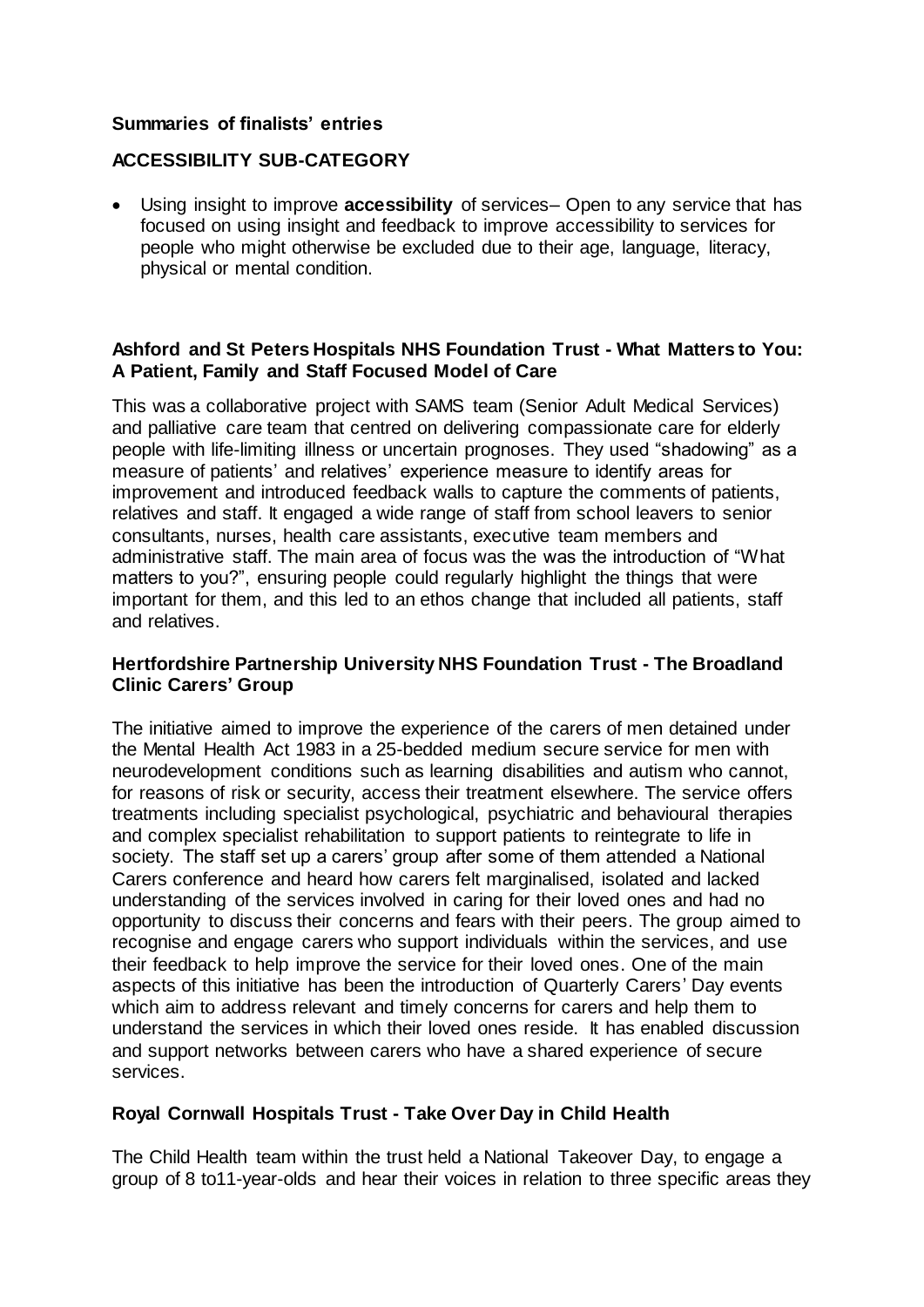wanted to improve in direct response to findings from the Care Quality Commission's National Children's Survey. They wanted to make meaningful change in response to the survey that so many young people and parents had taken time to complete. The aims for the Takeover Day were to make a radical difference in how the trust obtained feedback from this age group to ensure our service met with their specific needs. It involved not only children using the services but ten "well" children from the local community who organised play sessions, designed their own survey and led creation of a patient experience Wonderwall art project by the children, while learning some basic first aid and hygiene procedures. Staff wanted to allow the children the freedom to express their opinions and have them heard and acted on by professionals. As a result, three different surveys for our admissions area and acute ward - one for children, one for parents and a new survey for adolescents – and the amount and quality of the feedback received has been enriched. Many of the features introduced on Takeover Day are now embedded into the ongoing processes of the service.

# **NHS-FUNDED SERVICES GENERAL USE OF INSIGHT SUB-CATEGORY**

• Using insight to improve **NHS-funded services** – Open to initiatives where the FFT, surveys or other patient or service user feedback is being used to improve the experiences of patients in any NHS-funded service.

## **Barking Havering and Redbridge University Hospitals NHS Trust - Collar and Brace After Care Service (CBACS)**

The service sees many patients who need to have a collar or brace device to support their recovery. It was identified that these patients were staying in hospital for longer than necessary due to a lack of community services so an initiative was set up to bridge the gap and ensure that patients could be discharged safely and cared for in their own homes. It required engagement with and support of local partners. An audit revealed that staff felt they needed more training to support their patients better in managing their conditions in their own home. Funding was also secured for therapy staff who could help identify those patients who, with some support via home visits and with provision of the right devices for use at home, could leave hospital. Visits include help with things like regularly cleaning and monitoring skin around the injury, hair washing and shaving. Success has been due to the way the service responds to individual needs and is testament to staff members commitment, kindness, compassion and overwhelming ability to go above and beyond for the benefit of the patient. An evaluation after the first 18 months showed the initiative involved 87 patients being supported at home with more personalised care, saving 1911 bed days and saving costs of £675,975.

# **Hospice UK - Fresh Eyes to Improve End of Life Care**

The Emergency Care Improvement Programme (ECIP) is a programme sponsored by NHS improvement (NHSI) and delivered in partnership with Hospice UK (HUK). It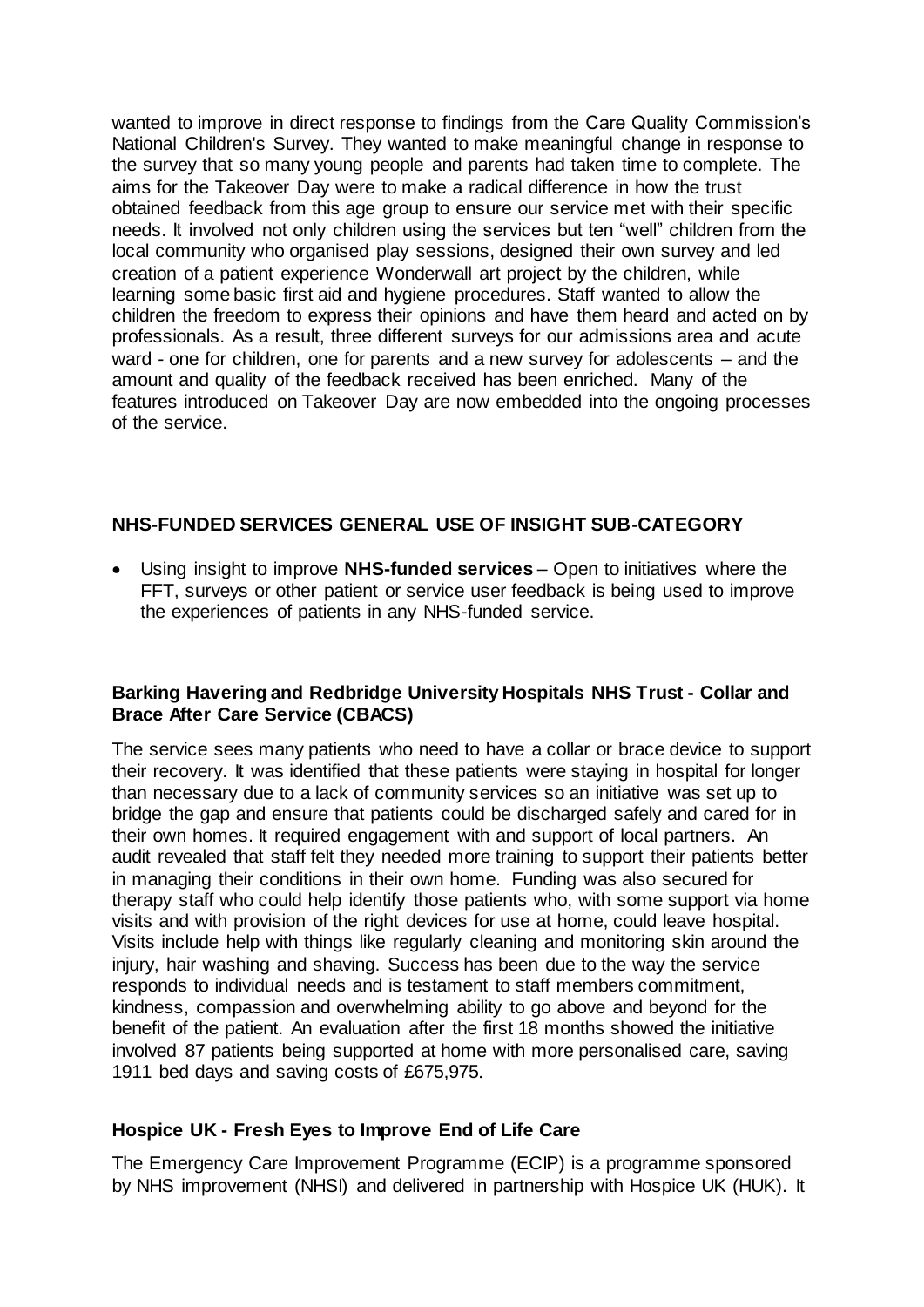involves assessments being carried out for hospital sites via feedback from people with lived experience who can comment on the suitability and effectiveness of end of life processes and facilities in hospitals and hospices across the country. The first four trusts to be involved, in 2017, were Lincolnshire, Wirral, Brighton and Addenbrooke, with eight more trusts and two hospices involved in 2018, with more planned for 2019. The assessments are carried out using the "fresh eyes" of members of Hospice UK's patient carer group, called the People in Partnership (PiP) Forum, made up of people with life limiting illnesses and people with lived experience of palliative and end of life care and the PiP members are integral to the ECIP programme. They do a walk-through of site facilities such as signage, cafes and restaurants, the chapel, reception, shops and parking to identify what needs to be improved for patients in end of life care and for their families and look at the mortuary, bereavement suite and other relevant areas. Fresh Eyes visits were completed at 12 hospitals and two hospices during 2017/2018 with over 30 days of volunteer time from PiP. Because of the insight provided by the volunteers, all sites have undertaken a review of information available to patients and families and have undertaken review of hospital signage; six sites have undertaken major work of their mortuary and bereavement facilities to improve the environment and the comfort of families visiting loved ones who have died; and there have been many other improvements to environments and processes put in place.

#### **University Hospitals of Leicester NHS Trust - Shared Experience Bulletin**

University Hospitals of Leicester set out, in the annual Quality Commitment, a goal to improve the patient experience in outpatients. Using Friends and Family Test results (FFT) to find areas of excellence, a monthly internal newsletter was launched. This recognises services that have improved by highlighting them in stories and showcases ideas that could be shared across outpatients to support the improvement agenda. Each bulletin describes how a service has listened to patient feedback, implemented changes that address the issues raised and illustrate the resulting improvements in the feedback score. The bulletin is currently being extended to inpatients services and considered for other areas of the trust.

## **Walsall Healthcare NHS Trust - Back to Basics - Improving Patient Experience in the Emergency Department**

It was clear to the organisation and the ED department, through the Friends and Family Test and other patient feedback sources, that patients in using emergency department services were having a poor experience. The ED leadership worked closely with the Patient Experience team to develop a comprehensive improvement plan that would address this. A range of improvement measures were put in place, including process mapping and collaboration with other clinical teams to shorten the time patients with minor injuries spent in ED; weekly patient experience huddles; acting on FFT feedback; and several innovative measures to improve the environment for patients.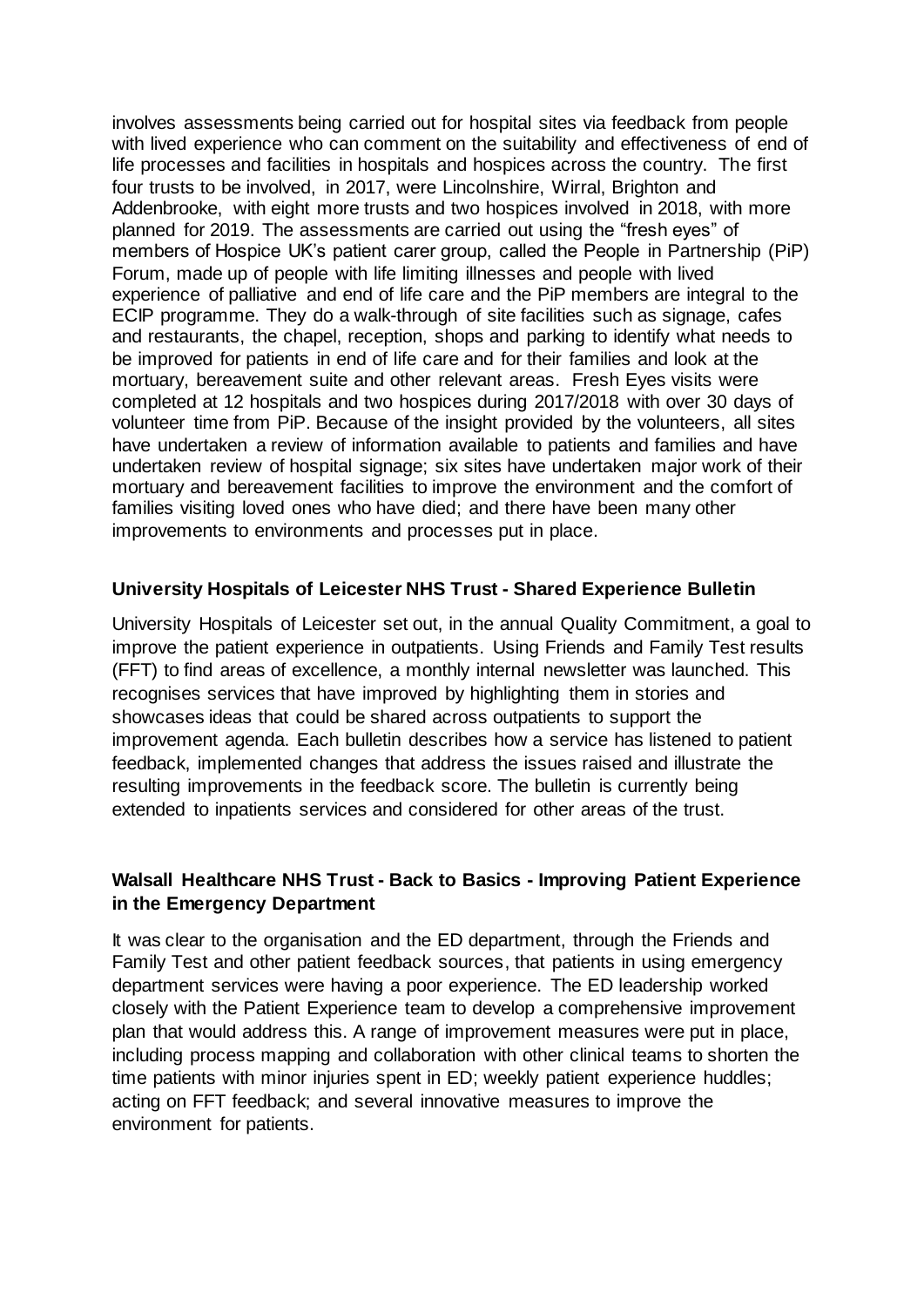# **INTEGRATED CARE SUB-CATEGORY**

• Using insight to improve **integrated care** - Open to any initiatives that involve acting on feedback across organisational or pathway boundaries to improve NHS-funded services for patients.

## **Leeds Teaching Hospitals - Making the Friends and Family Test fabulous!**

The Friends and Family Test (FFT) is a standardised national method of gathering feedback about the experience of people using hospitals. The trust has a dedicated FFT which has significantly raised awareness of the importance of FFT feedback, through staff engagement in support of this objective. The aim was to turn the FFT process from a 'must do' into one that would be valuable to staff in improving services and enhancing patient experience in a more joined up way across the trust. This has been achieved by celebrating staff involvement, promoting excellent results, developing a strong FFT brand that is recognised by staff and patients, acting on staff concerns about FFT and showing that FFT feedback informs good patient care.

## **Manchester Foundation Trust - 'What Matters to Me' Patient Experience Programme**

'What Matters to Me' (WMTM) is the trust's bespoke patient experience programme. It involves asking patients, service users and staff about 'What Matters' to them, and utilising this feedback to inform individualised care and influence service improvement initiatives across the service, regardless of boundaries between parts of the organisation. WMTM helps to ensure that 'people' are placed at the heart of decision making. It is empowering and encourages conversations which create a personalised approach to patient care and staff support. Impact is measured through existing quality metrics and provides assurance that the trust is delivering well-led, compassionate, safe and effective care; responsive to individual needs.

### **St George's University Hospitals NHS Foundation Trust - New Beginnings**

"For two minutes, I thought my baby was dead". Six months in, the project's purpose was crystallised by one woman telling staff her story about giving birth in an operating theatre. She couldn't hear the child cry, and no-one's task list included telling a new mum her baby was fine. The impact of moments like this stay with women forever. New Beginnings is a project supporting women having babies in theatre to have the best and most personalised experience possible. It involves theatre staff and maternity staff working in a more integrated and seamless way to ensure that the formalities of the operating theatre can still retain some "magic" for the woman giving birth, such as playing music of their choice, making sure all the surgical team are introduced to the woman and making the theatre look nicer with things like decorative decals on the ceiling. The use of patients' stories to reflect their experience and create change, rather than just relying on written survey responses, is now being pursued elsewhere on the maternity pathway and shared with the trust's board so that good practice can be identified for other services.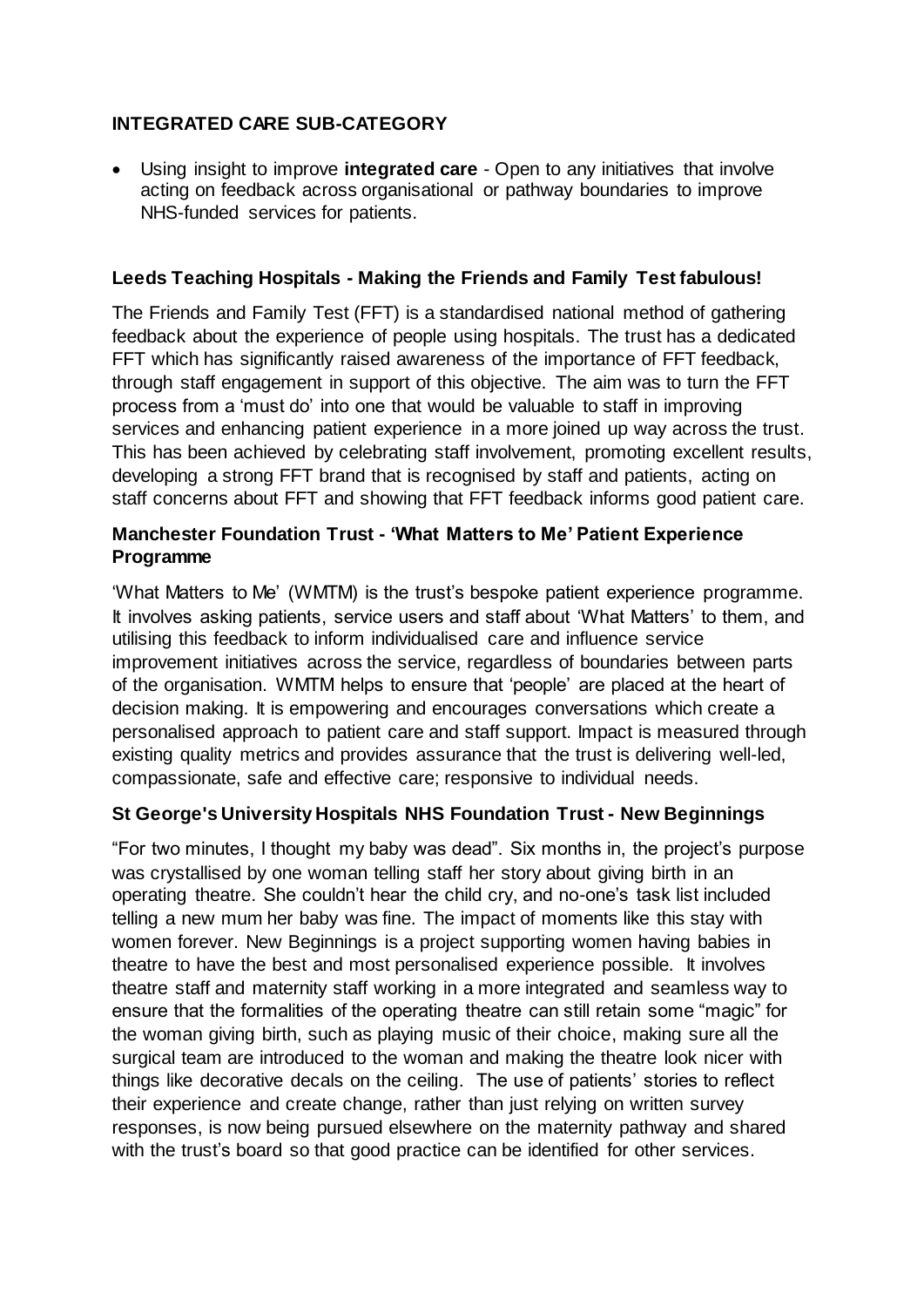# **STAFF SUB-CATEGORY**

Using insight from **staff** – Open to teams or organisations who can demonstrate action on feedback from NHS staff - gathered through the Staff FFT, NHS Staff Survey or other insight activity - to deliver improvement.

# **Cheshire and Wirral Partnership NHS Foundation Trust - Lived Experience Connectors**

Many of the trust's volunteers are people who have previously accessed services, and their direct experience gives them valuable insight into many aspects of service delivery. To capture this wealth of knowledge and use it to drive forward improvements in patient and carer experience, we developed our innovative new Lived Experience Connectors programme. Lived Experience Connectors are volunteers with lived experience of the trust's health services, who are carefully matched up with trainee nursing associates, who provide care and support to people who access services. Lived Experience Connectors share their own experiences, emotions, feelings, and concerns to help trainees to develop greater insight into patient experience so that they can reflect on their practice and deliver improved person-centred care.

## **Gloucestershire NHS Foundation Trust - Everyone Likes to be Thanked – How Receiving Positive Staff Feedback is Improving our Maternity Services**

The Maternity Insight Project was set up to enable women to provide feedback about how they found services and to provide feedback about individual staff members. This initiative was innovative at a national level as it used the Friends and Family Test feedback tool in a new way to explore how it might encourage personalised feedback for staff to highlight good practice and support professional development. The project actively encouraged women to give feedback and to recognise staff members who had "gone the extra mile". The project's leaders then took their comments and provided a recognition certificate with the woman's personal feedback printed on it to give to the staff member.

# **Nottingham University Hospitals NHS Trust - The Chief Nurse Excellence in Care Fellowship Programme**

The Chief Nurse Excellence in Care Fellowship (CNEF) is an innovative initiative that empowers junior front line nurses, midwives and operating department practitioners to make significant impacts on patient care through quality improvements projects, whilst gaining academic experience and leadership skills. This initiative is designed specifically to retain talented staff as well as allow them to experience the early stages of a clinical academic career pathway. Informed by seeking the views and experiences of over 5000 nurses, midwives and ODPs, the trust ran an initial pilot for a cohort of six frontline junior nurses and has used feedback to refine the processes. The model ensures frontline staff continue to work in clinical practice, with one day